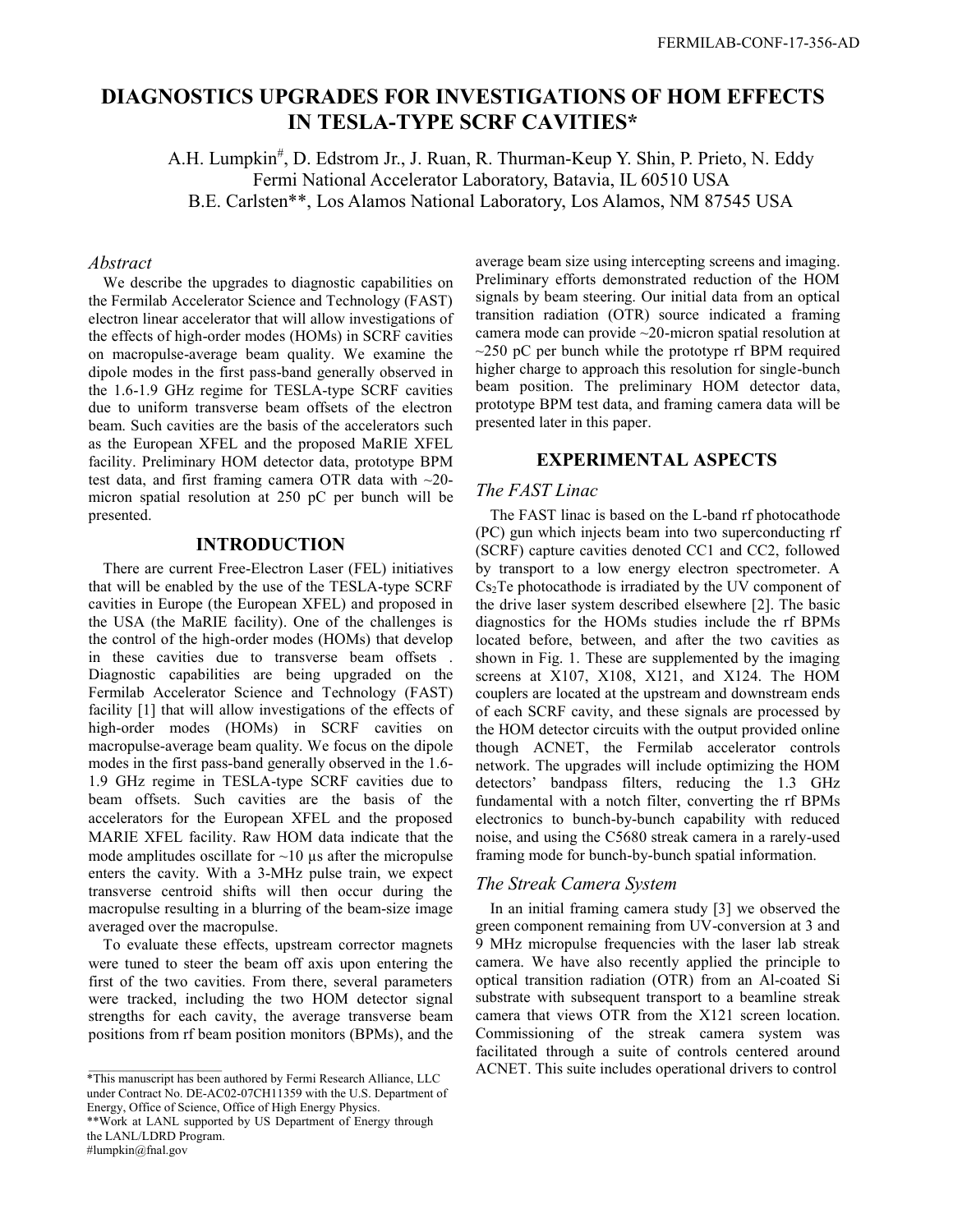

Figure 1: Schematic of the FAST beamline layout showing the capture cavities, correctors, rf BPMs, HOM couplers, X121 OTR screen, spectrometer, and path to streak camera.

and monitor the streak camera as well as Synoptic displays to facilitate interface with the driver. Images are captured from the streak camera using the readout cameras, Prosilica 1.3 Mpixel cameras with 2/3" format, and may be analyzed both online with a Java-based ImageTool and an offline MATLAB-based ImageTool processing program [4,5]. Bunch-length measurements using these techniques have been reported previously from the A0 Facility [6] and FAST first system streak camera commissioning at 20 MeV [7].

The streak camera stations each include a Hamamatsu C5680 mainframe with S20 PC streak tube and can accommodate vertical sweep plugin units and either a horizontal sweep unit or a blanking unit. The UV-visible input optics allow the assessment of the 263-nm component as well as the amplified green component or IR components converted to green by a doubling crystal. The framing mode studies required replacing the M5675 synchroscan unit with the M5677 slow vertical sweep unit (5-ns to 1-ms ranges) [8]. The M5679 dual axis plugin which provides a horizontal sweep with selectable ranges had already been installed for the previous dual sweep synchroscan tests. A second set of deflection plates in the streak tube provides the orthogonal deflection for the slower time axis in the 100-ns to 10-ms regime. These plates are driven by the dual-axis sweep unit which was also commissioned during previous studies.

# **EXPERIMENTAL RESULTS**

## *Initial HOM Detector Data: 3 MHz*

The basic tests involved the HOM couplers installed in the upstream and downstream ends of the capture cavities, CC1 and CC2. These are designed to damp the HOMs, but in addition their signals can be filtered, processed, amplified, and digitized. In our initial tests, we used a bandpass filter at 1.7-1.8 GHz to select some of the dipole modes that are seen when the beam transits the cavities off axis. We used the settings, as found, for steering through the cavities. Sample waveforms are shown in Fig. 2 for the steering normally used during the Summer of 2016. However, we show that the CC1 detector signals can be reduced and minimized by a factor of 5 by steering

with 1.15 A in corrector H101 as seen in Fig. 3. We subsequently steered H and V 103 to minimize the HOMs in CC2 as well. When these new corrector settings were then used a few days later, the observed x,y emittances were reduced by 20-30%. In the upgrade, we are using a notch filter at 1.3 GHz to reduce it by 10,000, wider bandpass filters at 1.6-1.9 GHz for the dipole modes, and a shortpass filter at 2.2 GHz to reduce any signal from the monopole modes in the cavities.



Figure 2: Digitized signal envelopes from the CC1 upstream (red) and downstream (blue) detectors with 750 pC/bunch and a 25-µs-long pulse train.



Figure 3: CC1 HOM detector 1 peak signal variation with H101 corrector settings.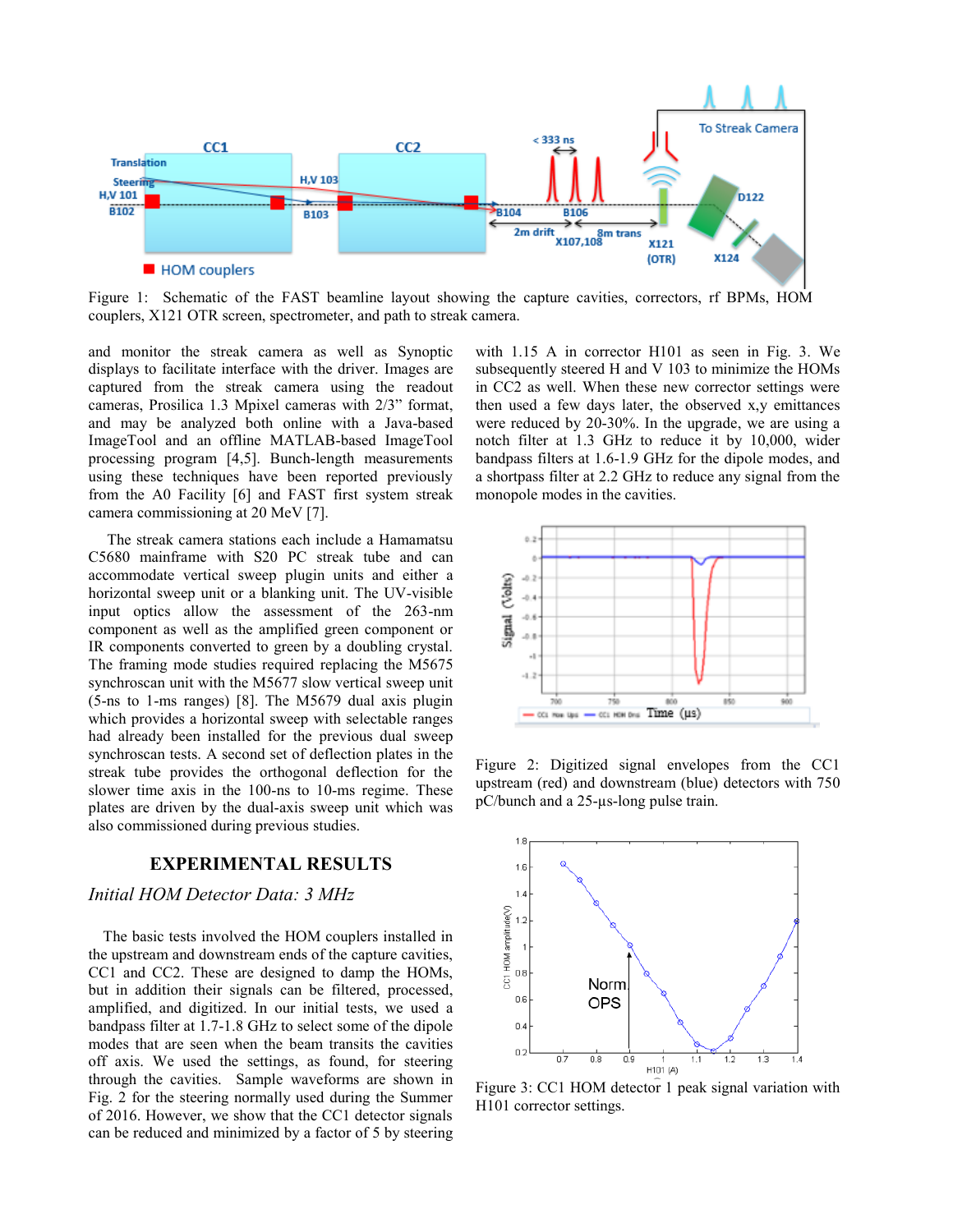Another preliminary trajectory study was performed by adjusting the corrector H101 located  $\sim 0.5$  m upstream of the first capture cavity CC1. We tracked the average rf BPM readings in B102, B103, B104, and B106 as a function of the H101 corrector current settings. The data in Fig. 4 indicate that the normal setting of 0.9 A corresponded to a 1.4-mm offset at B102 as beam enters CC1. The B103 readings are somewhat insensitive to these entrance values due to the focusing effects by cavity fields in CC1. More significant mm-scale offsets are seen after CC2, and one would expect stronger HOMs in CC2.



Figure 4: Sample of tracking of the average beam centroids through CC1 and CC2.

#### *Bunch by Bunch rf BPM*

The upgrades in the prototype rf BPM electronics board included noise reduction which enabled an improved spatial resolution for a given charge. At 2 nC per micropulse the rms noise was found to be  $25 \mu m$  in x and 15 µm in y in B101 in the August 29, 2016 test with 4.5 MeV beam from the gun. The firmware to allow the tracking of the beam positions bunch by bunch was also implemented. An example of the tracking of the 50 micropulses in a macropulse train is shown in Fig. 5 before the low-noise revision was employed. Both noisereduction and bunch-by-bunch capabilities are needed for the proposed HOM long-range wakefield studies in which the mode oscillations are anticipated to kick different micropulses varying amounts depending on the amplitude.



Figure 5: Sample of the tracking of the beam centroids bunch by bunch for 50 micropulses.

#### *Initial Green Component studies: 3 MHz*

The basic principles are illustrated with the Laser Lab Streak Camera. In Fig. 6, a 10-µs vertical sweep shows each of the 20 micropulses from the incident laser macropulse. The vertical projected profiles for the region of interest (ROI) would show all 20 micropulses at a 3- MHz rate. Such an image could track bunch-by-bunch centroid motion as well, particularly in the horizontal plane as it is perpendicular to the sweep direction. To obtain more pulse separation vertically, one can reduce the coverage to 1 µs with a faster deflection and add the horizontal sweep to cover more micropulses.



Figure 6: Vertical slow sweep image of 20 micropulses with 10-us sweep range. Green at 3 MHz.

#### *Linac Beamline Streak Camera with OTR*

The beamline streak camera is installed in an optical enclosure outside of the beamline enclosure with transport of OTR from the instrumentation cross at beamline location 121 (X121) as described [9]. The all-mirror transport minimizes the chromatic temporal dispersion effects for bunch length measurements. The same transport can be used for the framing-mode tests. In this case, we only used the horizontal sweep to separate the micropulses at 3 MHz. The input image was apertured by the entrance slits to provide  $\sigma_x = 135 \mu m$  and  $\sigma_y = 25 \mu m$ effective sizes for the demonstration shown in Fig. 7. The spatial resolution for the system is  $\sim$ 10 to 15  $\mu$ m with an effective calibration factor of 6.6 µm/pixel. The OTR signal from the initial micropulse charge of  $\sim$ 300 pC was reduced by the apertures for the camera images. This proof of principle of the framing technique using OTR can be applied to HOM dipole mode effects within the ebeam macropulse and turn-by-turn OSR effects in IOTA.



Figure 7: Semi-framing-camera mode with X121 OTR from the electron beam pulse train at 3 MHz.